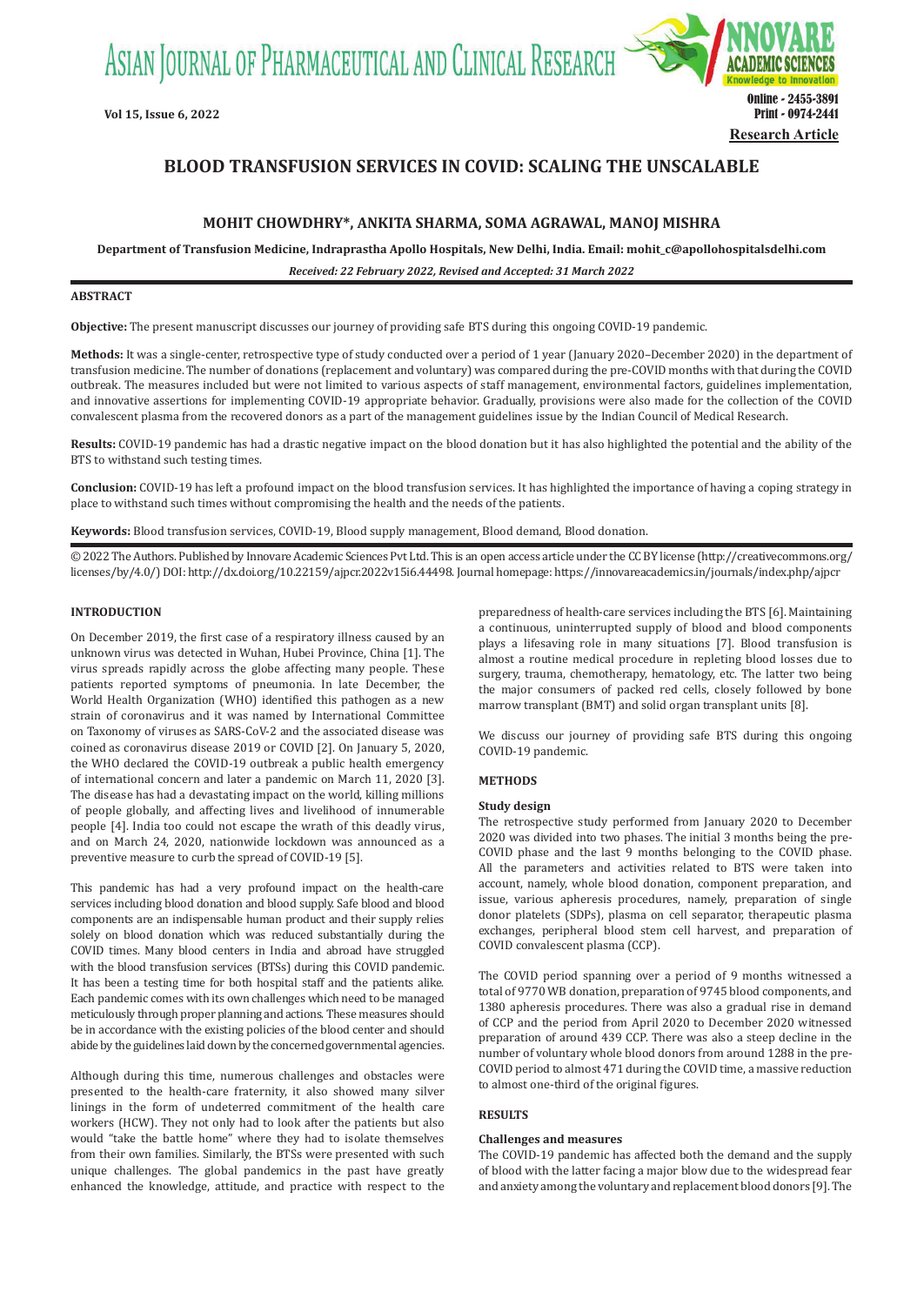challenge in procuring blood during COVID-19 is not primarily due to the disease itself but secondarily due to the movement restrictions [3,6]. Ever since the lockdown was announced, the entire nation came to a standstill. Schools, colleges, offices, industries, IT sectors, and public places all had been shut down. Any kind of public gathering, social, or otherwise were denied and any permissions granted for the same stood cancelled in the face of COVID-19. This hit a major blow on outdoor blood donation camps and mobile drives which were often organized. All of a sudden, blood donation came to a grinding halt without any prior intimidation or arrangements. With no camps being organized, people not willing to come to blood banks for donating blood either due to the fear of contracting the disease or due to ban on transport facilities, the blood bank inventories all over India, stood at the verge of facing acute shortage of blood and its components [3,6,10].

Various steps and measures had to be taken to tide over these difficult times in accordance with the time to time guidelines issued by the National Guidance to Blood Transfusion Services in India in light of COVID-19 pandemic as issued by National Blood Transfusion Council (NBTC) and Ministry of Health and Family Welfare (MoHFW), Government of India. These guidelines mainly stated the exclusion criteria for donors, measures to maintain social distancing, blood safety, infection control measures, criteria for post-donation care, recommendation to test blood and component for COVID-19, guidance to maintain blood stock at blood center in accordance to the blood requirement of the region, managing the supply chain system for commodities required in BTS, collection of CCP, and finally toll-free numbers and helplines for COVID-19 information and assistance.

All these guidelines and norms were incorporated in a timely manner and acted on by our blood bank staff. From the very beginning of the pandemic, it was understood that COVID-19 would result in reduced blood donation and blood supply. A declining trend in demand of blood was also observed due to reduction in number of hospital admissions, postponement of elective surgeries, and non-urgent medical procedures [11]. However, it was not sufficient enough to balance out the reduced supply. With our hospital being declared as one of the COVID-19 care centers, the patient load did increase with respect to the individuals affected with COVID-19. Besides inpatients, the regular patients admitted mainly for blood and component transfusion such as the thalassemic patients, oncology patients, dialysis patients, and BMT patients; we now had to cater to the needs of the COVID-19 patients as well. Utilization of blood component was lesser in mild to moderately affected patients and greater in those with severe illness [7]. Contributory factors such as prolonged hospital stay, experiencing a thrombotic event, and intubation were associated with need for BTS.

Various aspects to manage the blood bank inventory were looked on. It was like a "double-edged sword." The idea was to collect just enough blood to cater the needs of patient without wastage due to excess collection. Platelets, that is, both random donor platelets and SDPs were running short due to decrease in the blood donation and their short shelf life. Usual measures like talking to the concerned physician team and using SDP modified by platelet additive solution helped in group switchover of the platelets, thereby reducing the wastage of this precious component. First in, first out (FIFO) policy was followed for all blood components. Components prepared from whole blood were kept under quarantine for period of 14 days from the date of collection. However, due to their short life span of 5 days, platelet concentrates had to be issued.

#### **DISCUSSION**

The following areas were specifically looked into donors, environment, and the staff.

#### **Donors**

The 1<sup>st</sup> major problem was unavailability of donors due to nationwide lockdown and lack of transport services, especially for blood donors residing within Delhi and nearby regions. Efforts were made to reach out to voluntary donors by means of telephonic calls, SMS services. Social media platforms were also used for this purpose.

At our center, we initiated a special corridor passage by means of issuing special passes for blood donors to help them reach the blood bank without any hassle. The same was communicated to various district authorities who were very cooperative. As soon as the donors reached the hospital, a mandatory temperature check was conducted at the main entrance. Any donor with the body temperature of >37°C or with any obvious symptoms of cold and cough was denied entry. Once the donor reached the blood bank, they were provided with two forms – a regular one and a special form bearing questions regarding the donor's health, travel history, and contact history with respect to COVID-19. Routine post-donation care advice was given to donors in addition to specific instructions regarding follow-up call 14 days after donation. The donors were also instructed to immediately inform the blood bank in case they develop any symptom or came in contact with a COVID-positive individual.

With a depleting inventory and almost negligible donation, the hospital staff had to be requested to come forward for donating blood. The request received a positive response with many staff members and HCWs turning up for donation. Such gestures instilled a sense of positivity and responsibility among the entire hospital staff. To further boost their morale, special felicitation gestures were done with the support of hospital management. These included "public felicitation" and "certificates of appreciation" for these corona warriors.

### **Environment**

A mandatory 1-m distance between individuals was ensured by means of markings and labels put on the chairs and on the floor. Arrangement for alternate seating was also done to practice physical distancing in the waiting area. Masks were provided to donors who did not have any. Hand sanitizers were kept at every checkpoint in the blood bank to ensure maximum safety and hygiene. Every staff member was provided with hospital scrubs, gown, masks, caps, and protective face shield to minimize the risks of contracting the infection.

The phlebotomy and apheresis rooms were sanitized regularly at short intervals. Alternate bed was provided for the donors with proper screens to maximize the distance between two donors and to offer them privacy as well. Only two donors were allowed at a time inside the donation room to maintain the practice of physical distancing. All of these measures did cause a slight increase in waiting time for donation but they ensured maximum safety of the blood donors and the staff which was of prime importance. It was always worthwhile to spend an extra minute talking to the donor and explaining him/her of the safety measures adopted at our institute.

E-forms and WhatsApp were used as a mode of communication with the COVID wards and COVID ICUs. No hard copies of the forms were accepted or sent to these special wards and ICUs to minimize the contact exposure.

All COVID samples were marked as "Q:" A special code name generated to identify these samples. A staff member was assigned to handle these samples and perform the various tests on them as requested by the clinicians. The staff member handling these "Q" samples was instructed to wear personal protective equipment at all times during his/her duty. A separate laminar hood and equipment were allotted to run the routine tests on these "Q" samples. The storage of these sample was done in a separate refrigerator.

### **Staff management**

The BTS is operational round the clock all throughout the year. This would mean the requisite staff had to be present so as to run an effective BTS. The foremost difficulty that we faced with the staff management was to facilitate their movement to and fro from the hospital, especially during the complete lockdown. With the hospital support, the transportation facilities in the form of cabs and buses, with adequate safety measures, were made available to the staff to commute to and from the hospital. To reduce the incidence of exposure of the staff, rotation policy (rest and rotate) was followed. Quarantine was practiced for any staff member